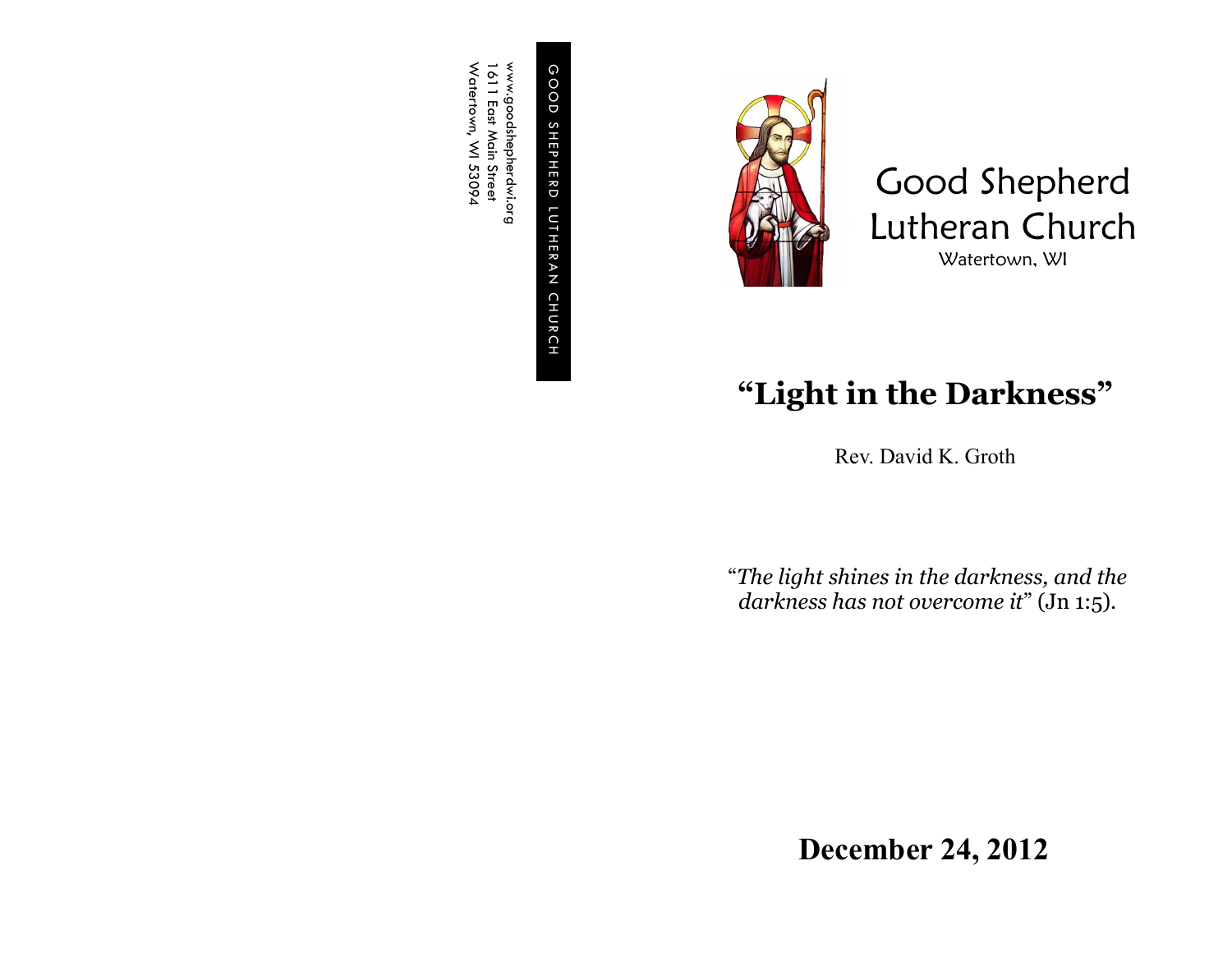## **Collect of the Day**

O' God, You make us glad with the yearly remembrance of the birth of Your only-begotten Son, Jesus Christ. Grant that as we joyfully receive Him as our Redeemer, we may with sure confidence behold Him when He comes to be our Judge; through the same Jesus Christ, our Lord, who lives and reigns with You and the Holy Spirit, one God, now and forever. Amen

We invest a lot of energy in Christmas. We envision elegantly dressed people smiling lovingly at one another by the roaring fireplace, but it never happens that way, does it? Instead, Uncle Bob, having had a bit too much to drink, brings up a sensitive and taboo topic at the table, causing your mother-in-law to burst into tears and your sister-in-law who is a teetotaler to give you the stink eye.

One psychologist in Detroit encourages her clients to play a game of Dysfunctional Family Bingo (WSJ 12/11/12). Here's how it works. Choose an ally in the family and each of you creates a personalized bingo card, with each square representing some kind of annoying behavior that you just know will happen at the family gathering. For example, one square might be: "Mother-in-law criticizes your parenting." Another: "Aunt Betty locks herself in the bathroom and cries." A third: "Mouth breathing nephew never gets his nose out of the video games." Fill up the whole card and see which one of you gets to Bingo first. Couple of rules: first, don't tell anyone you're playing the game. That's bad form. Second, it's not fair to provoke the behaviors in order to win. You're simply an observer.

We strive for the perfect Christmas, but a lot can go wrong with Christmas and something usually does. At my former church in St. Louis, we hosted a live nativity scene. It was a big deal with, rehearsals, choirs, a real baby in a real manger surrounded by real barnyard animals. One year our infant Jesus was very unhappy at the beginning of the drama and by the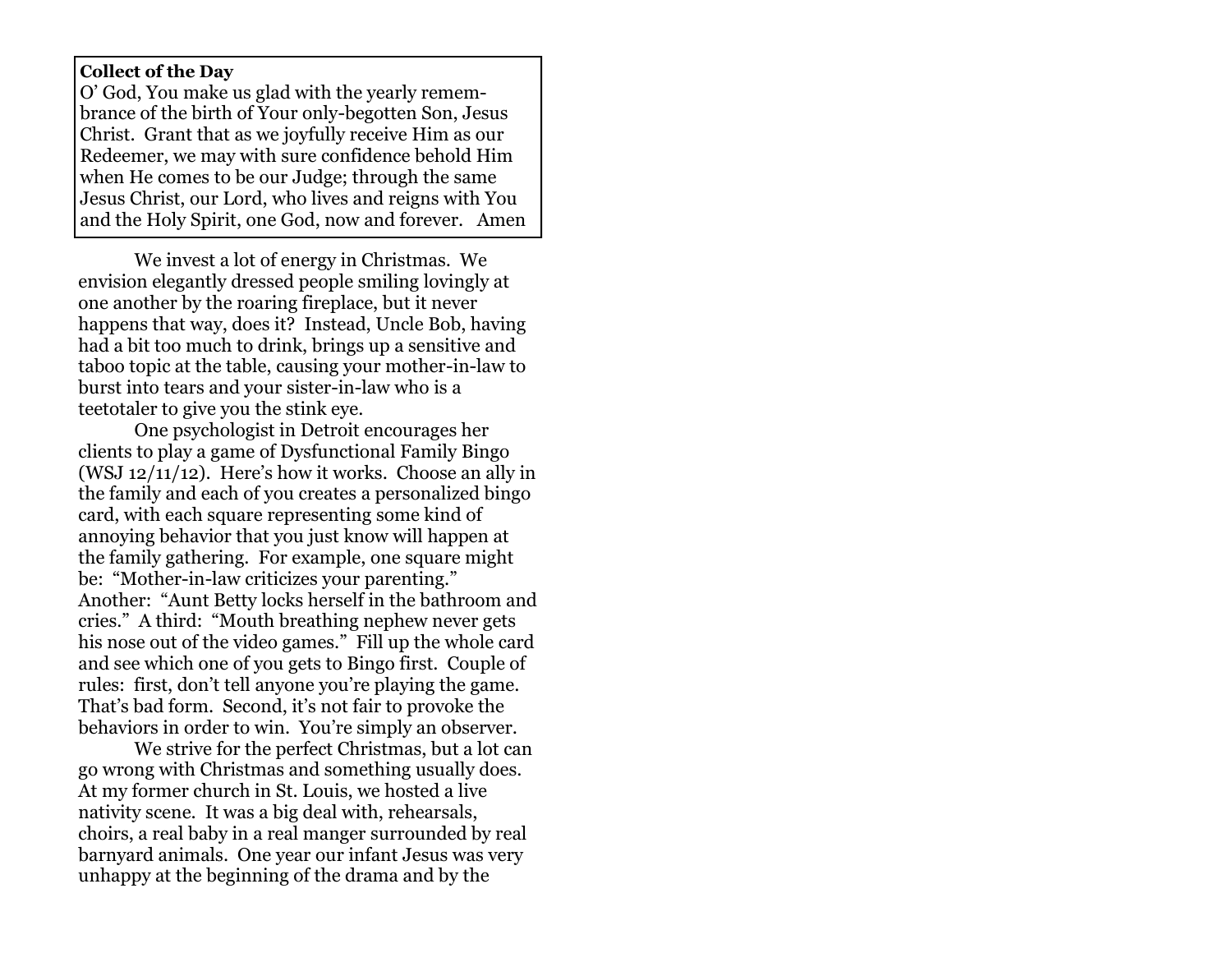overcome his light. Even the darkness of death and the grave is scattered by the light of Christ.

 "The light shines in the darkness and the darkness did not overcome it." Dear friends, that is the Good News of Christmas Eve. That is the Good News of every day. Amen.

middle of it was screaming "bloody murder." We had a contingency plan and quickly swapped out the unmanageable Jesus with one that was well fed and sleepy. Only trouble this new Jesus was already 7, 8 months old and so big his legs nearly hung over the edges of the manger. Another year, in the middle of the skit, one of our sheep decided to make a run for it, right down a residential street in St. Louis. A shepherd by the name of Frank Reichgert took off in hot pursuit. . . staff, robe, sandals and all, but it was clear Frank had not run after anything in a very long time and the flip flops were not helping. So young Joseph joined in the chase, leaving Mary and the wise men looking at each other, wondering what to do next.

A lot can go wrong with our Christmas celebrations, and something usually does. Christmas is a messy business. Maybe that's just as well, because the original Christmas was anything but perfect.

First, there was the shame of an unplanned and untimely pregnancy. Joseph knows he's not the father, and in that culture Mary could have been stoned. A little later, just when Mary reaches full term, then Caesar orders a census. They have to travel to Bethlehem which is about 80 miles away, more if they skirt around Samaria, which Jews usually did because of the hostility with Samaritans. So we're talking four or five days, maybe more considering Mary's condition. Once they arrive in Bethlehem, there is no kindly doorman in front of a nice hotel expecting their arrival. Nor is there a hospital with a maternity unit. What they find is a small town flooded with visitors who have also come to be counted. The only inn in town is filled to the gills, and so the innkeeper, seeing Mary's condition and Joseph's distress, offers the stable out back. At least there would be a roof over their heads and a little warmth generated by the animals.

Then the mess of labor and birth, water and blood and a baby's first breath and cry, the man receiving the baby, wiping him off, checking him over,